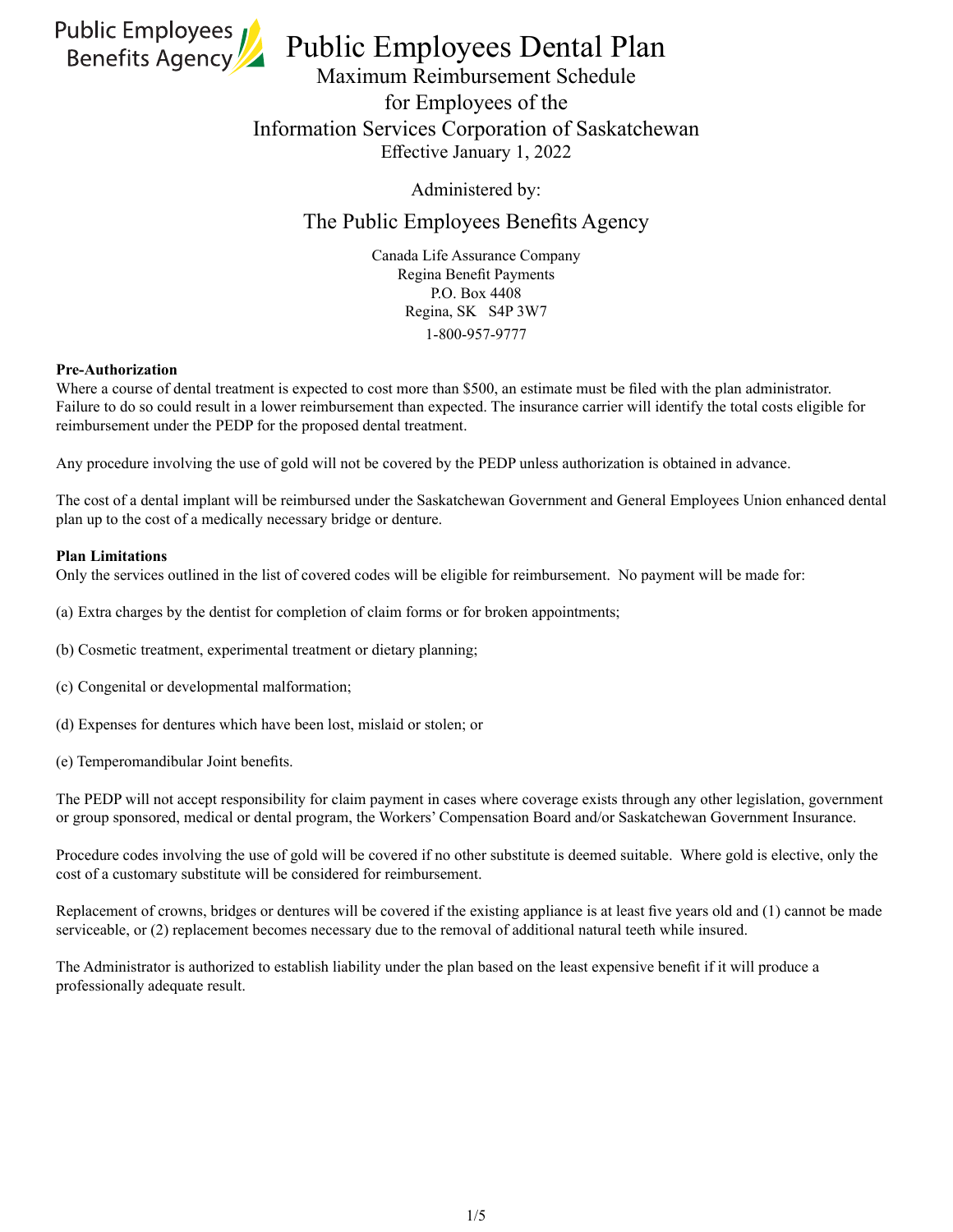# **Dental Payment Schedule**

 $S$ **ervice** 

| <b>Service</b>                           | Code  | <b>PEDP</b>    | bitewing/apicals     | 02111      | 25.00  | *<br>04323               | 194.00 |
|------------------------------------------|-------|----------------|----------------------|------------|--------|--------------------------|--------|
|                                          |       | <b>Maximum</b> | (twice per year)     | 02112      | 34.00  | *<br>04401               | I.C.   |
| <b>Oral Examinations</b>                 |       |                |                      | 02113      | 43.00  | $\ast$<br>04402          | 67.00  |
|                                          |       |                |                      | 02114      | 52.00  | 04501                    | 105.00 |
| - new patient-primary                    | 01101 | 58.00          |                      | 02115      | 61.00  | 04509                    | 105.00 |
| - new patient-mixed                      | 01102 | 87.00          |                      | 02116      | 70.00  | Study Models - Unmounted |        |
| - new patient-permanent                  | 01103 | 119.00         |                      | 02117      | 79.00  | $* 04911$                | 45.00  |
| - previous patient                       |       |                |                      | 02118      | 88.00  | 05101                    | 105.00 |
| (twice per year)                         | 01202 | 39.00          |                      | 02119      | 97.00  | 05102                    | 210.00 |
|                                          | 01204 | 49.00          |                      | 02120      | 106.00 | 13211                    | 35.00  |
|                                          | 01205 | 59.00          |                      | 02121      | 115.00 | 13217                    | 17.00  |
|                                          | 01301 | 138.00         |                      | 02122      | 124.00 | 13401                    | 29.00  |
|                                          | 01701 | 89.00          |                      | 02123      | 133.00 | 13409                    | 19.00  |
| Polishing                                |       |                |                      | 02124      | 142.00 | 16201                    | 105.00 |
| (2 units per year)                       | 11101 | 39.00          |                      | 02125      | 151.00 | 16202                    | 210.00 |
| <b>Scaling</b>                           |       |                |                      | 02131      | 25.00  | $\ast$<br>14101          | 246.00 |
| (10 units per year)                      | 11111 | 47.50          |                      | 02132      | 34.00  | $\ast$<br>14102          | 246.00 |
|                                          | 11112 | 95.00          |                      | 02141      | 25.00  | 14103<br>*               | 493.00 |
|                                          | 11113 | 142.50         |                      | 02142      | 34.00  | 14201<br>$\ast$          | 271.00 |
|                                          | 11114 | 190.00         |                      | 02143      | 43.00  | $\ast$<br>14202          | 271.00 |
|                                          | 11115 | 237.50         |                      | 02144      | 52.00  | *<br>15101               | 138.00 |
|                                          | 11116 | 285.00         |                      | 02501      | 55.00  | *<br>15103               | 245.00 |
|                                          | 11117 | 23.75          |                      | 02502      | 80.00  | $* 15105$                | 245.00 |
| <b>Fluoride Treatment, Rinse</b>         |       |                |                      | 02503      | 105.00 | $\ast$<br>15201          | 173.00 |
| (once per year) or;                      | 12111 | 19.00          |                      | 02504      | 130.00 | $\ast$<br>15202          | 184.00 |
| <b>Fluoride Treatment, Gel or Foam</b>   |       |                | - once per 24 months | 02601      | 77.00  | *<br>15301               | 173.00 |
| (once per year) or;                      | 12112 | 23.00          |                      | 02801      | 65.00  | *<br>15302               | 237.00 |
| <b>Fluoride Treatment, Varnish</b>       |       |                |                      | 04311<br>* | 128.00 | $\ast$<br>15401          | 201.00 |
| (once per year)                          | 12113 | 28.00          |                      | 04312<br>* | 135.00 | $*15402$                 | 203.00 |
|                                          |       |                |                      | *<br>04313 | 128.00 | $\ast$<br>15403          | 173.00 |
| X-Rays - full mouth (once per 24 months) |       |                |                      | 04321<br>* | 217.00 | * 15501                  | 173.00 |
|                                          | 02102 | 160.00         |                      | 04322<br>* | 239.00 |                          |        |
|                                          |       |                |                      |            |        |                          |        |

|  | Level 1: Preventive Services - Reimbursed at 100% of dent |  |  |
|--|-----------------------------------------------------------|--|--|
|  |                                                           |  |  |

#### **Level II: Basic and Routine Services - Reimbursed at 100% of dental charges to the maximums indicated below.**

Where coverage exists from several sources for similar benefits, no more than 100% of the eligible dental expenses on the Public Employees Dental Plan Maximum Reimbursement Schedule will be reimbursed from all sources. Given a \$1,000 dental expense, co‑ordination of benefits is as follows:

| <b>Service</b>            | Code  | <b>PEDP</b>    |                            | 23314 | 326.00 |                      | 72339 | 238.00   |
|---------------------------|-------|----------------|----------------------------|-------|--------|----------------------|-------|----------|
|                           |       | <b>Maximum</b> |                            | 23315 | 408.00 |                      | 72511 | 243.00   |
| <b>Amalgam, Composite</b> |       |                |                            | 23321 | 186.00 |                      | 72521 | 319.00   |
| or Acrylic Fillings       | 21111 | 114.00         |                            | 23322 | 253.00 |                      | 72531 | 392.00   |
|                           | 21112 | 152.00         |                            | 23323 | 297.00 |                      | 72711 | 362.00   |
|                           | 21113 | 175.00         |                            | 23324 | 356.00 | - Alveoloplasty      | 73121 | 219.00   |
|                           | 21121 | 128.00         |                            | 23325 | 445.00 |                      | 73152 | 471.00   |
|                           | 21122 | 171.00         |                            | 23411 | 145.00 |                      | 73153 | 350.00   |
|                           | 21123 | 196.00         |                            | 23412 | 197.00 |                      | 73154 | 586.00   |
|                           | 21211 | 148.00         |                            | 23413 | 231.00 |                      | 73222 | 219.00   |
|                           | 21212 | 200.00         |                            | 23414 | 277.00 |                      | 73224 | 80.00    |
|                           | 21213 | 228.00         |                            | 23415 | 346.00 |                      | 73411 | 567.00   |
|                           | 21214 | 274.00         |                            | 23511 | 171.00 |                      | 74611 | 414.00   |
|                           | 21215 | 342.00         |                            | 23512 | 233.00 |                      | 74612 | 495.00   |
|                           | 21221 | 166.00         |                            | 23513 | 272.00 |                      | 74613 | 583.00   |
|                           | 21222 | 224.00         |                            | 23514 | 326.00 | - Surgical Incision  | 75112 | 164.00   |
|                           | 21223 | 257.00         |                            | 23515 | 408.00 |                      | 75121 | 221.00   |
|                           | 21224 | 308.00         | <b>Retentive Pins</b>      | 21401 | 32.00  |                      | 76941 | 423.00   |
|                           | 21225 | 385.00         |                            | 21402 | 50.00  |                      | 76949 | 152.00   |
|                           | 21231 | 154.00         |                            | 21403 | 67.00  |                      | 76951 | 169.00   |
|                           | 21232 | 210.00         |                            | 21404 | 85.00  |                      | 76952 | 338.00   |
|                           | 21233 | 245.00         |                            | 21405 | 103.00 |                      | 76959 | 169.00   |
|                           | 21234 | 294.00         |                            | 21501 | 40.00  |                      | 76961 | 210.00   |
|                           | 21235 | 367.00         | <b>Extractions</b>         | 71101 | 159.00 |                      | 77801 | 320.00   |
|                           | 21241 | 168.00         |                            | 71109 | 119.00 |                      | 77802 | 320.00   |
|                           | 21242 | 228.00         |                            | 71201 | 274.00 |                      | 77803 | 320.00   |
|                           | 21243 | 267.00         |                            | 71209 | 205.00 |                      | 79602 | 99.00    |
|                           | 21244 | 320.00         |                            | 72111 | 280.00 | <b>Endondontics</b>  |       |          |
|                           | 21245 | 400.00         |                            | 72211 | 383.00 | - Root Canal Therapy | 32311 | 164.00   |
|                           | 21301 | 214.00         |                            | 72221 | 525.00 |                      | 32312 | 189.00   |
|                           | 23111 | 148.00         |                            | 72231 | 580.00 |                      | 32321 | 185.00   |
|                           | 23112 | 202.00         | <b>Dental Surgery</b>      |       |        |                      | 33111 | 583.00   |
|                           | 23113 | 237.00         | (including x-rays and lab) |       |        |                      | 33121 | 809.00   |
|                           | 23114 | 284.00         | Residual Root Removal      | 72311 | 114.00 |                      | 33131 | 1,026.00 |
|                           | 23115 | 355.00         |                            | 72319 | 86.00  |                      | 33141 | 1,198.00 |
|                           | 23311 | 171.00         |                            | 72321 | 238.00 |                      | 33115 | 725.00   |
|                           | 23312 | 233.00         |                            | 72329 | 179.00 |                      | 33125 | 1,022.00 |
|                           | 23313 | 272.00         |                            | 72331 | 317.00 |                      | 33135 | 1,237.00 |
|                           |       |                |                            |       |        |                      |       |          |

### tal charges to the maximums indicated below.

#### **Co-ordination of Benefits**

| <b>Example</b> | First Plan (i.e., Spouse's Plan) | <b>PEDP Maximum</b>         | <b>PEDP Maximum</b> |  |
|----------------|----------------------------------|-----------------------------|---------------------|--|
|                |                                  | <b>Payment Per Schedule</b> | second payor        |  |
| $\mathbf{A}$   | \$800                            | \$700                       | \$0                 |  |
| B              | \$700                            | \$700                       | \$0                 |  |
|                | \$600                            | \$700                       | \$100               |  |

Eligible employees should submit their dental claims first to the PEDP and second to their spouse's dental plan. Spouses of eligible employees should submit their dental claims to their employer's dental plan first and second to the PEDP. Claims for dependent children are first submitted to the dental plan of the parent who has the first birthdate in the calendar year.

**Fee codes begin on next page.**